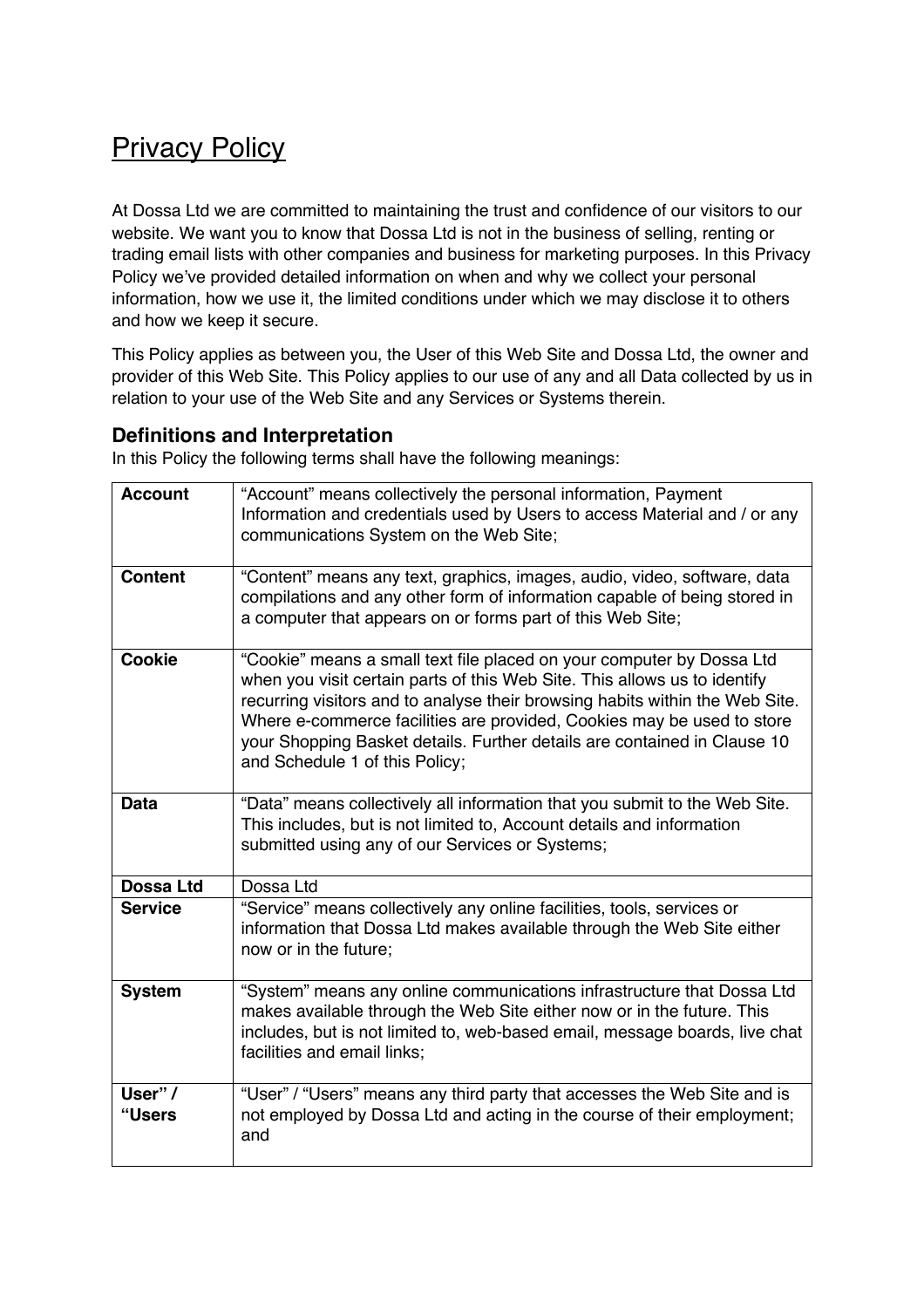| <b>Web Site</b> | "Web Site" means the website that you are currently using           |  |  |
|-----------------|---------------------------------------------------------------------|--|--|
|                 | (www.dossa.co.uk) and any sub-domains of this site unless expressly |  |  |
|                 | excluded by their own terms and conditions.                         |  |  |

#### **Data Collected**

Without limitation, any of the following Data may be collected:

- 1. Full name;
- 2. Date of birth;
- 3. Gender;
- 4. Job title;
- 5. Profession;
- 6. Contact information such as email addresses and telephone numbers;
- 7. Demographic information such as postcode, preferences and interests;
- 8. Financial information such as credit / debit card numbers;
- 9. IP address (automatically collected);
- 10. Web browser type and version (automatically collected);
- 11. Operating system (automatically collected);
- 12. A list of URLs starting with a referring site, your activity on this web site, and the site you exit to (automatically collected); and cookie information (see clause 10 below).

### **Our Use of Data**

Any personal Data you submit will be retained by Dossa Ltd for as long as you use the Services and Systems provided on the Web Site. Data that you may submit through any communications System that we may provide may be retained for a longer period of up to six months.

Unless we are obliged or permitted by law to do so, and subject to Clause 4, your Data will not be disclosed to third parties. This includes our affiliates and / or other companies within our group.

All personal Data is stored securely in accordance with the principles of the Data Protection Act 1998. For more details on security, see clause 9 below.

Any or all of the above Data may be required by us from time to time in order to provide you with the best possible service and experience when using our Web Site. Specifically, Data may be used by us for the following reasons:

- 1. Internal record keeping;
- 2. Improvement of our products / services;
- 3. Transmission by email of promotional materials that may be of interest to you;
- 4. Contact for market research purposes which may be done using email, telephone, fax or mail. Such information may be used to customise or update the Web Site.

## **Third Party Web Sites and Services**

Dossa Ltd may, from time to time, employ the services of other parties for dealing with matters that may include, but are not limited to, payment handling, delivery of purchased items, search engine facilities, advertising and marketing. The providers of such services do have access to certain personal Data provided by Users of this Web Site. Any Data used by such parties is used only to the extent required by them to perform the services that Dossa Ltd requests. Any use for other purposes is strictly prohibited. Furthermore, any Data that is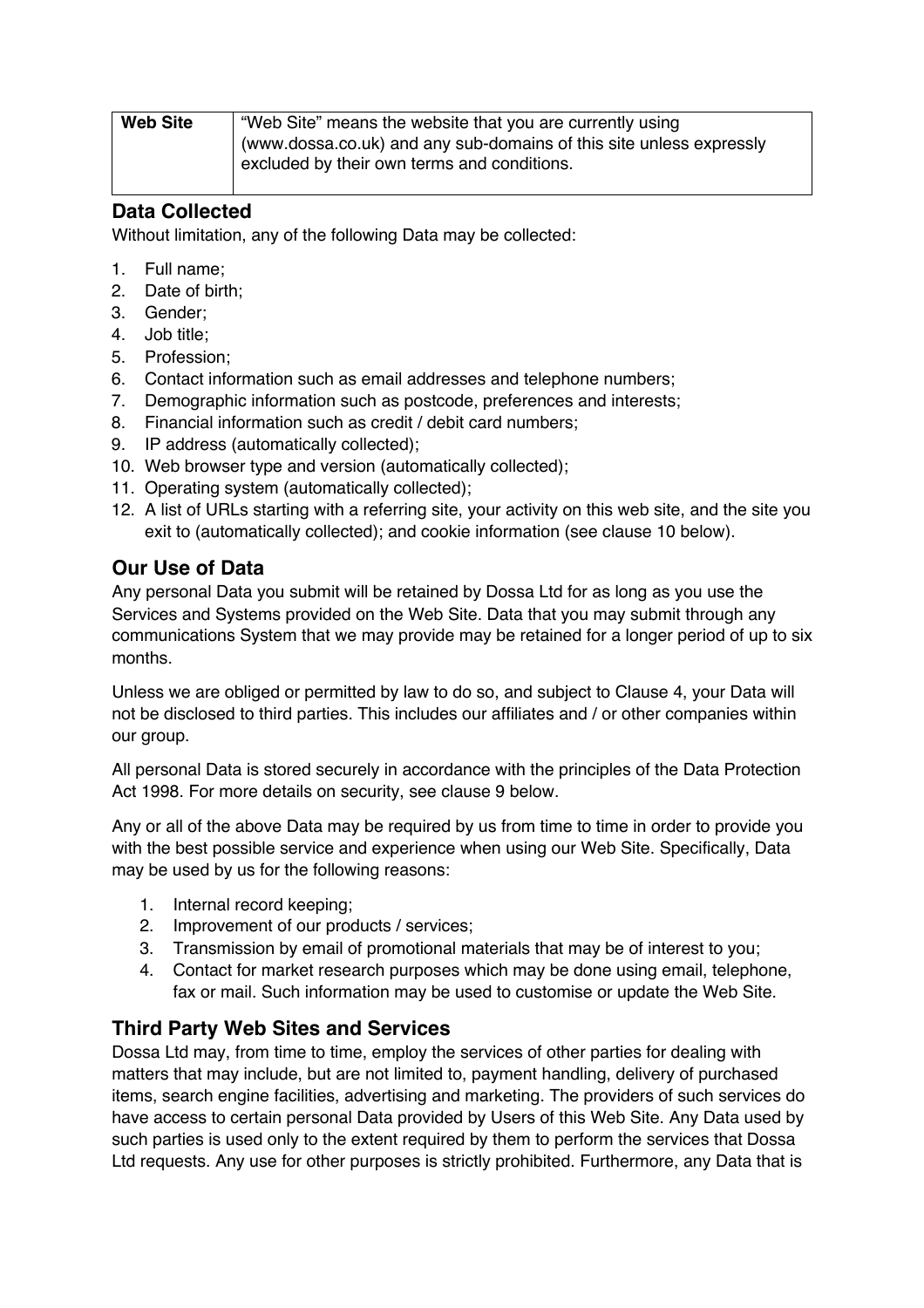processed by third parties must be processed within the terms of this Policy and in accordance with the Data Protection Act 1998.

Third Party Sites we use:

- Mailchimp
- Google
- Altium

| <b>Third Party Site</b>         | <b>Reason for Use</b>               | <b>Privacy Policy</b>                |
|---------------------------------|-------------------------------------|--------------------------------------|
| Mailchimp                       | We use Mailchimp to create and      | To see how they responsibly store    |
| [https://mailchimp.com/]        | send emails to our investors.       | your data click this link:           |
|                                 | It's also where our client data is  | https://mailchimp.com/legal/privacy/ |
|                                 | stored; people sign up to Mailchimp |                                      |
|                                 | through showing interest in our     |                                      |
|                                 | website. This is a password         |                                      |
|                                 | protected site.                     |                                      |
| Google Drive                    | We use Google Drive to store all    | To see how Google responsibly        |
| [https://www.google.com/drive/] | files related to the company. Some  | stores your data click this link:    |
|                                 | which contain your personal data.   | https://policies.google.com/privacy  |
|                                 | This is a password protected site.  |                                      |
| Altium Legal                    | Altium works with a network of      | To see how Altium Legal              |
| [https://altiumlegal.co.uk/]    | property specialist law firms, with | responsibly stores your data click   |
|                                 | dedicated teams of property lawyers | this link:                           |
|                                 | and an assortment of mortgage       | https://altiumlegal.co.uk/privacy-   |
|                                 | brokers; we use their services to   | policy/                              |
|                                 | ensure we place your case with the  |                                      |
|                                 | best of the best. They have access  |                                      |
|                                 | to a bare minimum of your personal  |                                      |
|                                 | data.                               |                                      |

#### **Changes of Business Ownership and Control**

Dossa Ltd may, from time to time, expand or reduce its business and this may involve the sale of certain divisions or the transfer of control of certain divisions to other parties. Data provided by Users will, where it is relevant to any division so transferred, be transferred along with that division and the new owner or newly controlling party will, under the terms of this Policy, be permitted to use the Data for the purposes for which it was supplied by you.

If any Data submitted by Users will be transferred in such a manner, you will not be contacted in advance and informed of the changes. When contacted you will not be given the choice to have your Data deleted or withheld from the new owner or controller

#### **Controlling Access to your Data**

Wherever you are required to submit Data, you will be given options to restrict our use of that Data. This may include the following:

- 1. Use of Data for direct marketing purposes; and
- 2. Sharing Data with third parties.